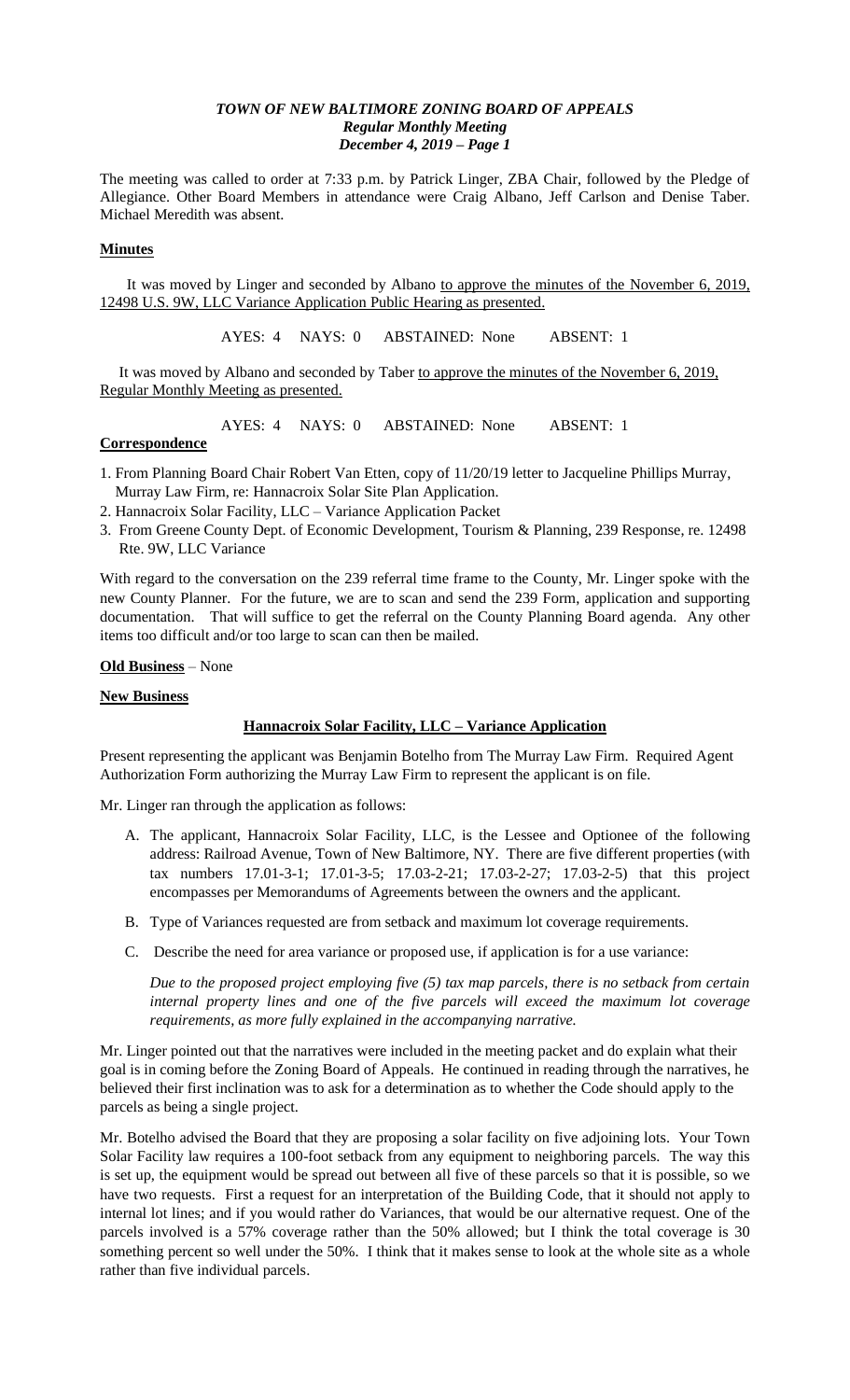Mr. Linger replied from an attorney's perspective, I can see where that would make sense; but from a Zoning Board of Appeals Chairman's perspective, I think that, as a representative of the Town of New Baltimore, we need to deal with parcels not with projects. If projects encumber multiple parcels, we deal with the parcels on their own. A Variance would not apply to a project; a variance would apply to a parcel if it were granted. I think, from my own point of view; I don't know if someone else wants to agree or disagree which is fine but from my point view, I believe the Code applies to parcels and not so much to projects even when they encompass multiple parcels.

Mr. Albano questioned if there would be something that would tie all five of those parcels together as one entity forever as that project is going on so that one parcel cannot be sold individually? Mr. Botelho responded that he believed there was language in each of the agreements that our client has with the landowners forbidding them from selling, transferring or encumbering their property during the [Word not understood.] of the project. Two of the parcels are under option to lease and two are under options to purchase and I think those options will be exercised once the project is approved.

Mr. Linger continued that that was a question that he would have, I think, more for the Public Hearing than for this; but either way, the Zoning Board of Appeals can issue a Variance for a parcel. We are required to issue the minimum amount of Variance that is necessary to accomplish whatever the goal happens to be. In this instance, it is a solar farm. You have to weigh options as to:

> …What is available? …What are the options that are available? …Are there no options available? …Is it self-created?

What Craig has mentioned here is there is a way to do this and get rid of the requirement for those internal lines and that would be to purchase five pieces of property, combine them into one plot. That is an option that would negate this whole thing. That certainly is a consideration that we are going to have to take when we go through this.

My other concern or consideration would be the panels themselves. Do you know what they are using for panels as far as wattage per panel? Mr. Botelho responded that he was not sure per panel but that it was a five megawatt facility. Mr. Linger continued that he understood that but you could use let's say 100,000, 250 watt panels or can use 75,000 400 watt panels in which case you would use a third of the property. That is my other concern that there is a second option that is available. Whether it is feasible or not is not necessarily up to me but it is a potential option. Many times when there are options that are available and it is determined that it is feasible, then there is not a need for a Variance. Mr. Linger pointed out this is more towards the Public Hearing side of things but just so you understand what we have to consider before we can ever issue a Variance, whether it is an Area Variance or a Use Variance.

…A Use Variance is actually more specifically it must be proven rather than must be considered.

…With an Area Variance, things have to be considered and you weigh, you balance the whole thing out; but a Use Variance is different.

So I don't know if you can find that out before you come in next time or have someone with you who can answer those types of questions because they will have them. These are a 20-year agreement generally. I don't know about this one, I think it is 20 years. Mr. Botelho responded that he thought it was.

So if you start off with sub-standard equipment, 20 years from now that equipment is certainly going to be out of date, defunct, need to be replaced or removed. Whereas if you are starting off with a top of the line efficient panel that is going to produce the same amount, the same five megawatts on less property, it will maintain some more vacant land that can be developed for other things. We make new solar panels every day; we don't make vacant land every day, so it is certainly a strong consideration. Mr. Botelho responded that he would go back and see but he was sure there was a reason why they chose to set it up the way they did.

Mr. Linger continued a lot of it is explained in here, with the topography of the land, not having to clear cut. I never understood the theory of saving the planet by cutting down the trees so the sun could get to the panels. It seems counter-productive. Mr. Botelho continued that it was a great location right off the highway.

There is not a question of whether it is a permitted use there. It is permitted in that district so whether it is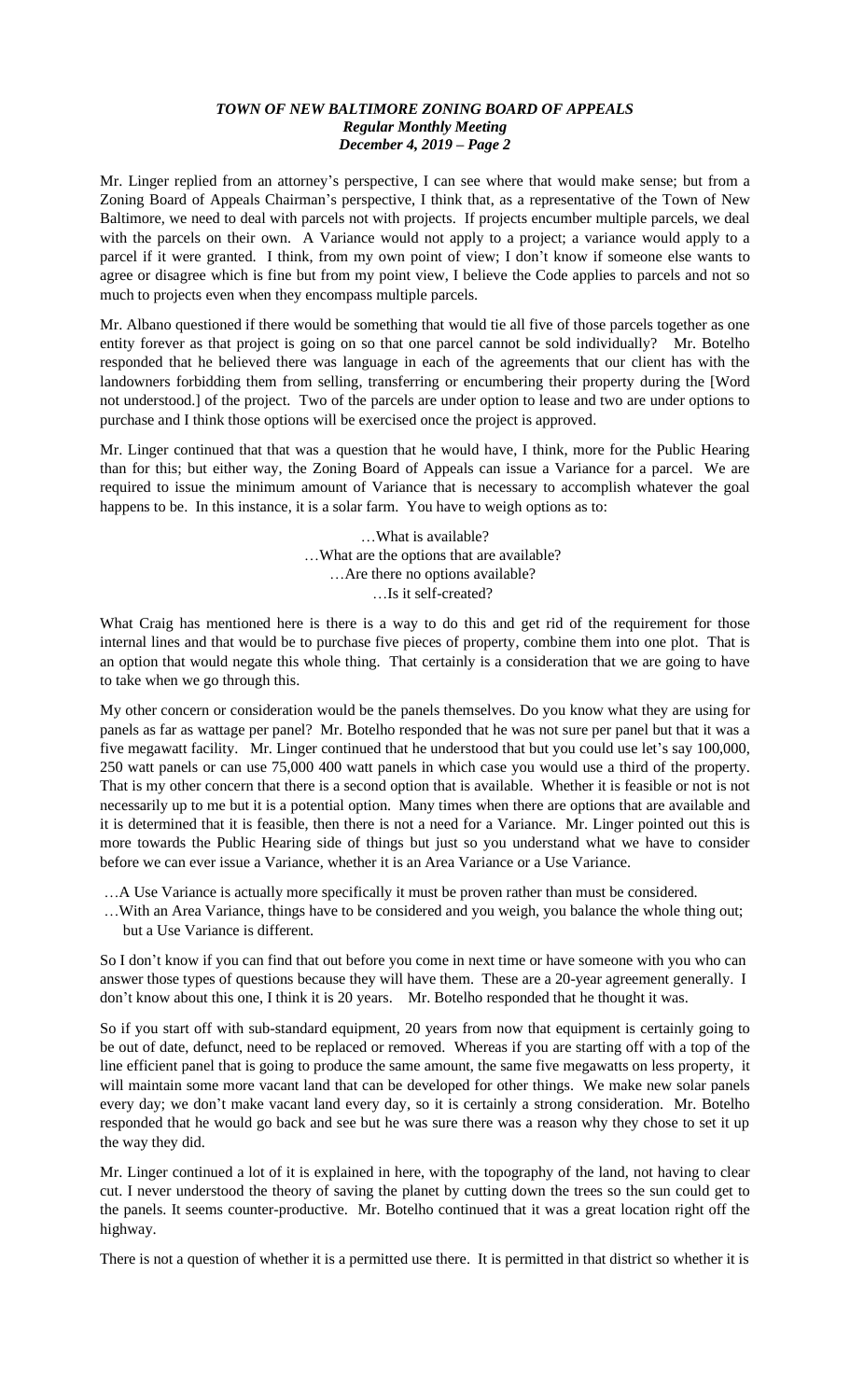a good use or not, is not up to me. I don't own the property but it is a permitted use. The problem we are going to have is whether the Site Plan will work without the 100-foot setbacks. Additional questions to be answered are:

- …What are they using?
- …Can the footprint be shrunk down?
- …Can the panels be upgraded shrinking the number of panels needed and thus shrinking down the overall footprint?

It was noted there is no battery storage or anything like that. The Board does not have a full-sized copy of the Site Plan at this time. Exact location of project and the five individuals parcels (A,B,C,D and E) were pointed out and it was reiterated that if it was all one parcel, there would not be the setback issue. Mr. Carlson questioned if it could be combined into one piece if you are leasing some and possibly purchasing others? Mr. Botelho responded that he thought it was a question of what the landowners themselves would allow and then whether or not their client wants to take the risk of buying property and risking their [Several words not understood]

It was noted parcels involved are owned by New Baltimore Station LLC, C.F Trust and Eric Hoglund. Paul Schiller is a principal in New Baltimore Station, LLC along with two other gentlemen and he is also a Trustee of the Trust. The property owners are people residing in Florida, the State of Washington and New York. The only person residing locally at this time is Eric Hoglund. The location of Route 144, the railroad and the Thruway service area in relation to the five parcels were also noted. Question was raised regarding whether generated power would be going into a transfer station near it or the high tension lines right near the property. It was noted that three-phase had been run through to service the new Thruway Welcome Center and that it would probably hook in right there in the area at the Route 144 crossing.

Mr. Linger suggested let's first get this out of the way so we don't have to worry about this. That is the determination on whether the Code applies to the project or each parcel. He asked for the Board Member's opinion on it. Mr. Linger reiterated that he felt the Town Code applied to parcels and not to projects.

Mr. Albano questioned if it could be one parcel at some point? Mr. Linger responded if it were one parcel, we would not be here. Mr. Albano continued or locked together so that no one could pull them apart. He did not know if that was legally possible and how it would be done. Mr. Linger responded it is possible; they would have to buy all five. Mr. Albano clarified without purchasing it, so someone could not separate it. Mr. Botelho believed that would be the case when the solar facility is actually built. No individual landowner will be able to sell the property, lease it to someone else or do anything that would jeopardize the facility. I think that is true at this point as well. They are under option to lease or option to buy so nothing can be done without our client having the option first to lease or buy but they are all technically separate parcels with separate Tax ID Numbers. It was again noted they are locked in for 20 years.

Mr. Linger continued this is my opinion on it; I don't know that I want to set a precedent. This is a specific project but that doesn't mean that at some point down the road, we won't have a totally different project with maybe a different set of circumstances. I don't think I would want to apply a different thought process to it where our code applies to your parcel regardless of who owns it or what project is being done on it.

## Question was raised:

.Could it be shifted around a little bit to balance out on a couple of those parcels where you are lacking?

Mr. Botelho responded you may be able to. I think the topography was a big deciding factor. Because of hills, they are trying to keep it as much to the east as possible. He further commented that he would look into the different types of panels they are using and see if they could use a higher wattage panel to reduce the coverage. Even then, I think we are still going to have a setback issue with at least a few of those internal property lines.

Question was raised and it is going to be setback from the Thruway? Mr. Linger responded that it is going to be from all the property lines. Mr. Botelho reiterated that it would be setback from all the exterior property lines at least 100 feet. This is just from the internal property lines. Mr. Linger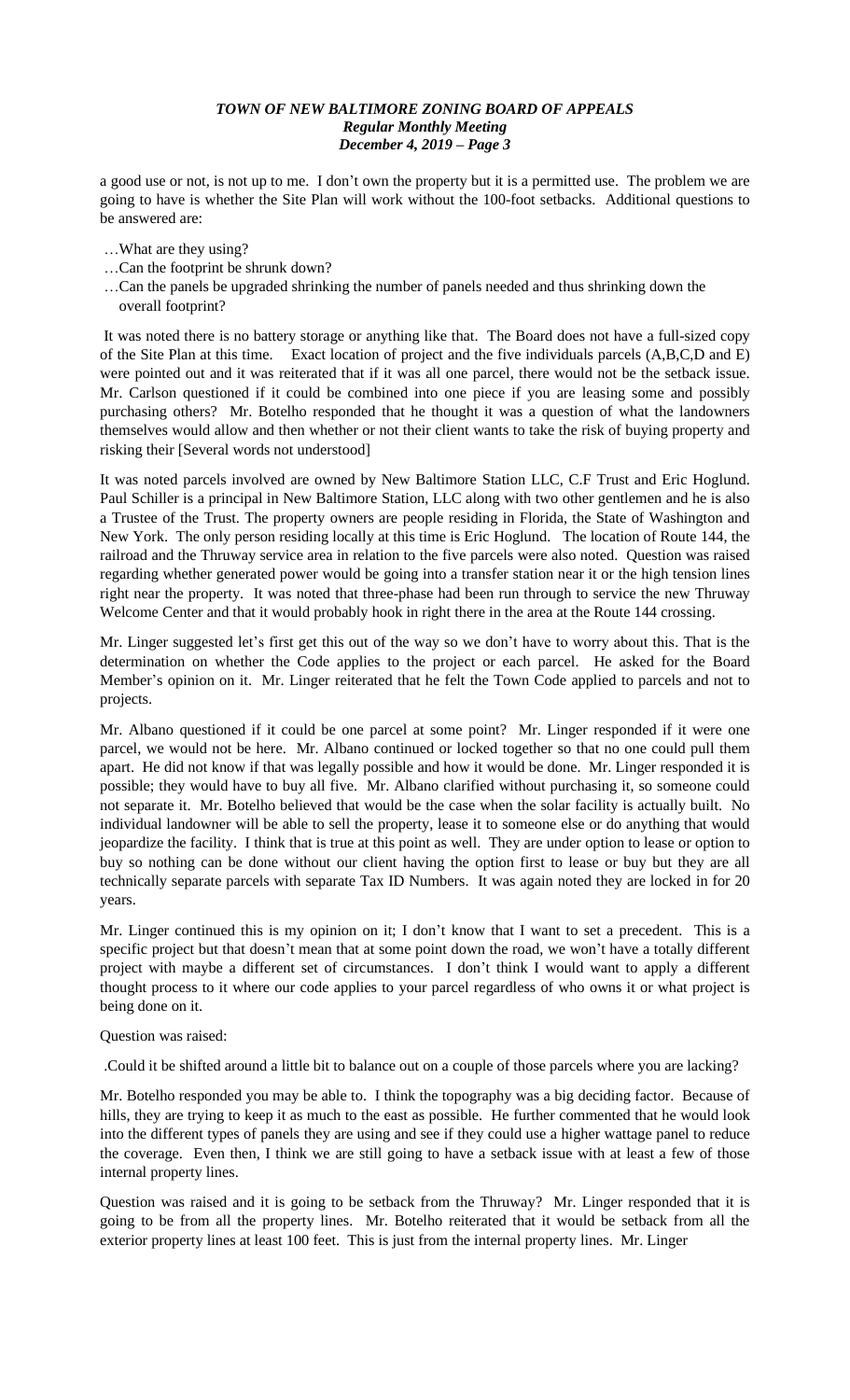explained we are looking at the lines that are in between the parcels. Here, there and over here as pointed out. The Clerk pointed out that there will need to be a Variance for each parcel. It was felt that indeed there would have to be a Variance for each parcel. The Variance goes to the parcel. You can have a variance on one but not another or you could need a variance on one and not another, especially if you want to shrink the size of it down.

Mr. Linger advised he had a solar array, had done a fair amount of research on them before I purchased mine. I did upgrade my panels because I could produce more power in the same amount of space by so doing which worked for me. This is on a far grander scale than the roof of my house, but the same theory applies. If I can't make 100% of my power with 240-watt panels but I can with 300-watt panels, then I make the 100% with 300-watt panels. That was five years ago; now there are 415-watt panels. The technology is now 25% more efficient and better. In theory, that is 25% less space that I would need to make the same amount of power so that is why I raised that question.

Question was raised do all five of these lots need variances? Mr. Linger responded as of right now, it looks like it. Question was raised with regard to Parcel A. It was believed that that was only for access and that power may be routed over it. That parcel may not need a Variance. Between B and C for sure. The access drive cuts C & D off but it is probably less than 100 feet between the two. B and C for sure, then C & D. The Code describes the setback from equipment to property line so that would be B to C; C to D; and D to E and then there is the lot coverage for B at 57.4% or 7.4% over what is allowed per Code.

Discussion then turned to any wetlands on the property. It was believed there might be some in that area and a wetlands permit might be needed. Mr. Botehlo commented that there are wetlands on the property but that he did not have that legend with him. The Clerk advised the wetland issue came up at the Planning Board and it was indicated there are a lot of little pockets. Mr. Linger added it is probably Hudson River estuary because that all runs down towards Sickles Creek and that is all going to drain in that direction.

In reviewing the material, it was noted that it looks like Parcel D is the heavy panels, 2500 KW converter pad. Mr. Linger explained that would be the inverters. They collect all the DC power and exchange it to  $AC$ .

It was again questioned so we are not going to overturn the letter for determination then? It will be parcel by parcel. Mr. Linger pointed out that is what the Planning Board did. They said it does not meet setbacks, gave them a denial and sent them to us. We could have interpreted that differently, said no, it is one project, it is all going to be one contiguous piece. We could overturn that, which is in our authority; but it is not something that would be in our best interest. It was again commented that it was not felt it was a good idea to set that kind of precedent by applying the Code to a project rather than parcels. If the property was all purchased, all five lots combined into one, then it would remove all those lines. That would negate the need for a Variance. Variances should not be easy to get nor should they be necessary if the Codes are in good order. Each parcel will need its own setback variance; and one, if they can't squeeze the 7% out of it, would need the area Variance for over 50%.

At present, the Board has one application in front of it which kind of encumbers the whole thing. It was felt that new applications were needed that would break these out into what each parcel is going to require. If you need an Area Variance and a Setback Variance on B, that is an application for the Area Variance for the coverage and an application for the setback; then that is another application for C, one for D, one for E. I don't want to drag things another month to get that. It was believed the Public Hearing could be set assuming we can get those applications in and have them for next month. It was noted that the applications would be almost verbatim.

What I want to do is split this original application and break it out into the different ones that you would need. It was suggested that Mr. Botelho check and see what is going to be used and if they are able to shrink the system down by using a different panel or not.

Mr. Linger advised one thing I noted in the narrative and I don't know if the attorney's office wrote the narrative or whether the solar company wrote the narrative. There was a justification in there as far as why they needed a Variance and it had to do with not being able to meet the requirements of NYSERDA and New York State incentives and I can tell you for a fact that that New York State incentive makes absolutely no difference to this Board. It would not be a consideration for this Board to even worry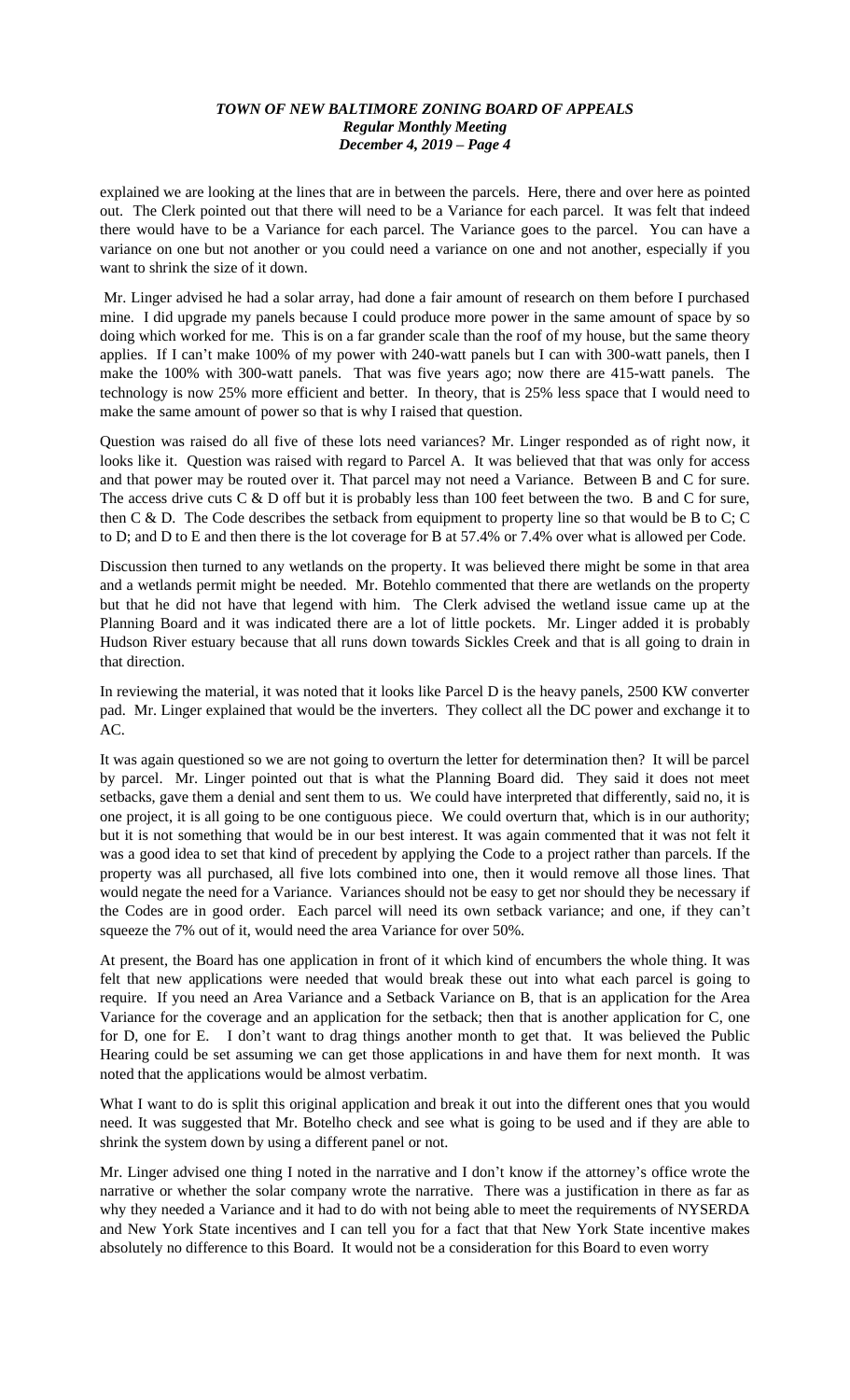about, whether they would get their full incentive from New York State or not.

Mr. Linger referred to Section IV, Area Variance Criteria, Sub-Section B, of document provided by applicant and cited:

 *The Solar Facility also could not be reduced in size as it would not meet the requirements of the 20 year Renewable Energy Credit contract awarded by NYSERDA for the facility.* 

That is not really a justification for us. It really is not something that we can consider. It is certainly a consideration for the company. Obviously, that is part of their profit margin or cost of this system.

Mr. Linger continued it seems like you were going to use like 40 acres total. Mr. Botelho clarified there is 109 acres total but it has a 35% site coverage so that would be….Mr. Linger continued I tried to do the math on what a megawatt takes and a megawatt is usually somewhere around four acres, so for a five megawatt you are going to use 20 acres. So if you are going to use 40 acres at 50%, that would take up 20 acres of property at that 50%.

Mr. Linger continued so let's do that then; figure out what you are going to need for the individual parcels because you might not need them on all of them. We will just take the application that is here and split it out to what is going to be defined for each parcel. They are going to be pretty much the same, other than one of them will need an Area Variance for the total coverage. The Clerk asked for clarification on the number of applications. Each tax map parcel will be listed on an application. The one would be two applications, one for the lot coverage and one for setback, if setback is needed; however, they have it figured out.

Mr. Linger continued that he thought it was a positive not to have to knock a bunch of trees down to make this work. I know the property pretty well and what they are using is fairly flat. It was noted that the modular log cabin that had been put there for a log cabin business, which never got off the ground, has been removed. There are billboards there. A forestland does not have to be cut down to make it happen as was done in Westerlo. That is one of the things that concerns me with handing this. If we go wrong, it will come back to bite us.

It is coming back to bite Westerlo big time right now. A large solar project had gone in in a very conspicuous location in Westerlo. It was properly permitted by the Town but the residents of the area did not take advantage of the Public Hearing(s) to comment; now they are very upset. A huge area was clear cut. It is right in the middle of the heavily traveled Route 32 and it just goes for a mile. That project from the air looks like a lake.

It was noted that it appears here to maximize production, this is being put on a tracking system so that it will track with the sun. Then come back at night and track all day long. A bit more maintenance in them but it certainly would increase production.

Discussion returned to the Variance Applications. Mr. Linger commented whether you are going to get a Variance or not, I don't want to push this out two or three months while we wait to get the paperwork in. Mr. Botehlo responded that he was sure the paperwork could be gotten in next week. The paperwork is mostly done. It was felt the Public Hearing could be scheduled for January, the basics are already here.

We just don't want to handle it as one application and that is no fault of any one. It is another new thing. It is coming in many Towns, not just New Baltimore. The County is doing a comprehensive study on every Town to see what their solar codes are, to try and come up with the best practices because some of the Towns do not have a Planning Board, do not have any Zoning. The County doesn't want to see them get run over because they do not have it in place.

We are an attractive town, we are close to the transmission lines. We have to balance everything. New solar panels are being made every day; new land is not. A 20-year commitment is going to be in your face for 20 years. We need to make sure that we do it right. I don't know how I feel about putting a Variance or not putting a Variance; but I know you can come back and answer questions that say this is not feasible and here is the reason why or that is not feasible and here is why, who knows. I think it is best to handle them separately.

It would not need to be five separate Public Hearings; we could run them concurrently since they all deal with the same thing. I think the surrounding property owners, who are near the site of this proposed